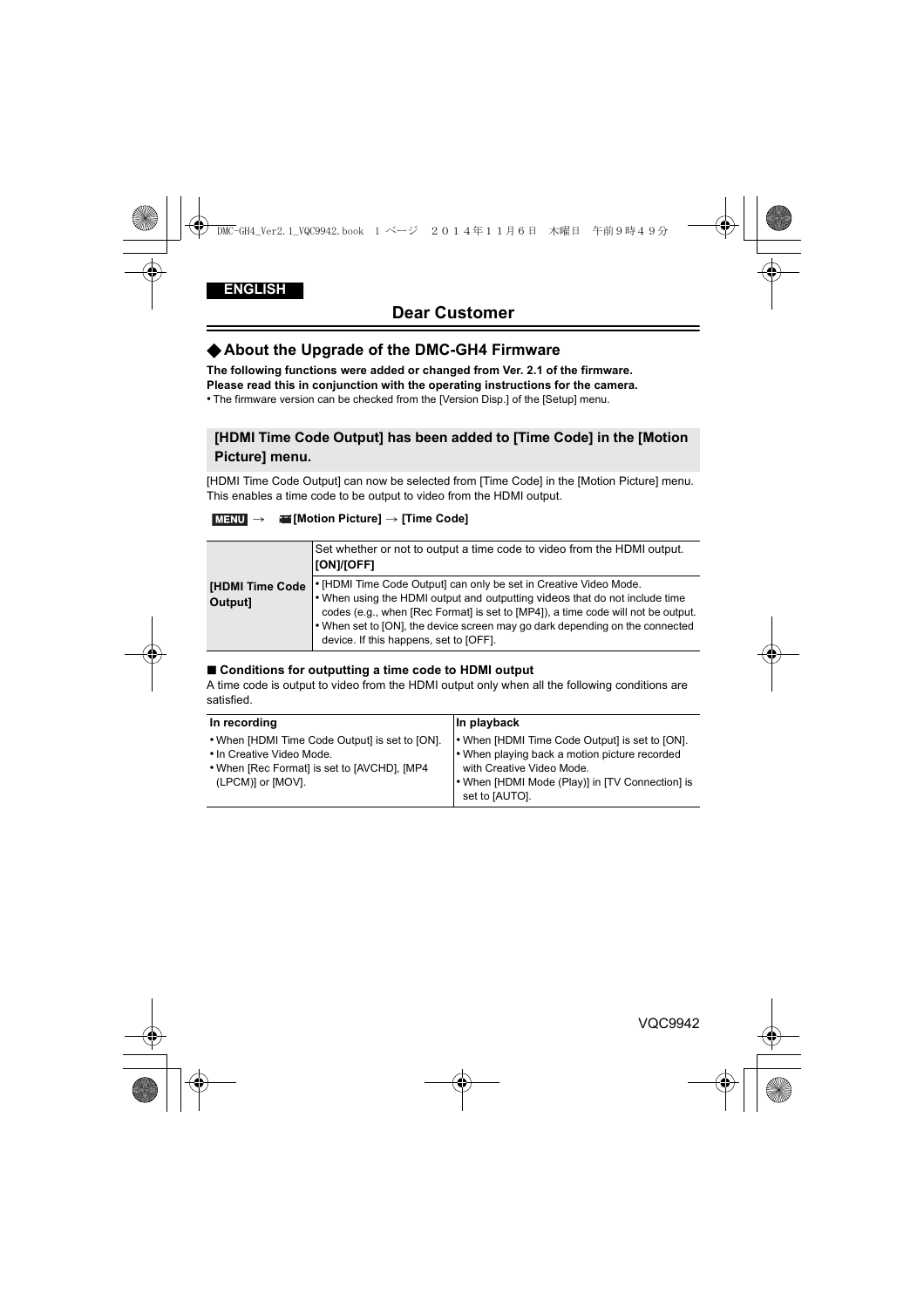# **[HDMI Recording Control] has been added to [HDMI Rec Output] in the [Motion Picture] menu.**

[HDMI Recording Control] can now be selected from [HDMI Rec Output] in the [Motion Picture] menu.

## > **[Motion Picture]** > **[HDMI Rec Output]** MENU

| [HDMI Recording<br><b>Controll</b> | Set whether or not to output control informations for recording start/stop to |
|------------------------------------|-------------------------------------------------------------------------------|
|                                    | external devices connected to the HDMI socket.                                |
|                                    | [[ON]/[OFF]                                                                   |

• [HDMI Recording Control] can only be set when [HDMI Time Code Output] is set to [ON] in Creative Video Mode.

- Control informations are output when starting/stopping recording motion pictures. Control information is output when pressing the motion picture button or shutter button, even if the motion picture cannot be recorded (such as when there is no card inserted into this unit).
- Control information can be output only when outputting a time code to video from the HDMI output during recording.
- Only compatible external devices can be controlled.

# **[1080/30p Set.] ([1080/25p Set.]) has been added to [HDMI Rec Output] in the [Motion Picture] menu.**

[1080/30p Set.] ([1080/25p Set.]) can now be selected from [HDMI Rec Output] in the [Motion Picture] menu.

### > **[Motion Picture]** > **[HDMI Rec Output]** MENU

|                                     | Set the HDMI output format for motion pictures with a size/recording frame<br>rate of FHD/30p (FHD/25p).         |
|-------------------------------------|------------------------------------------------------------------------------------------------------------------|
| [1080/30p Set.]/<br>[1080/25p Set.] | $  [60p]$ $  [50p]$ :<br>HDMI output at FHD/60p (FHD/50p).<br>[30p]([25p]):<br>HDMI output at FHD/30p (FHD/25p). |

• Menu items and the output frame rate change to suit [System Frequency] settings.

• When [System Frequency] is set to [24.00 Hz (CINEMA)], this function is not available.